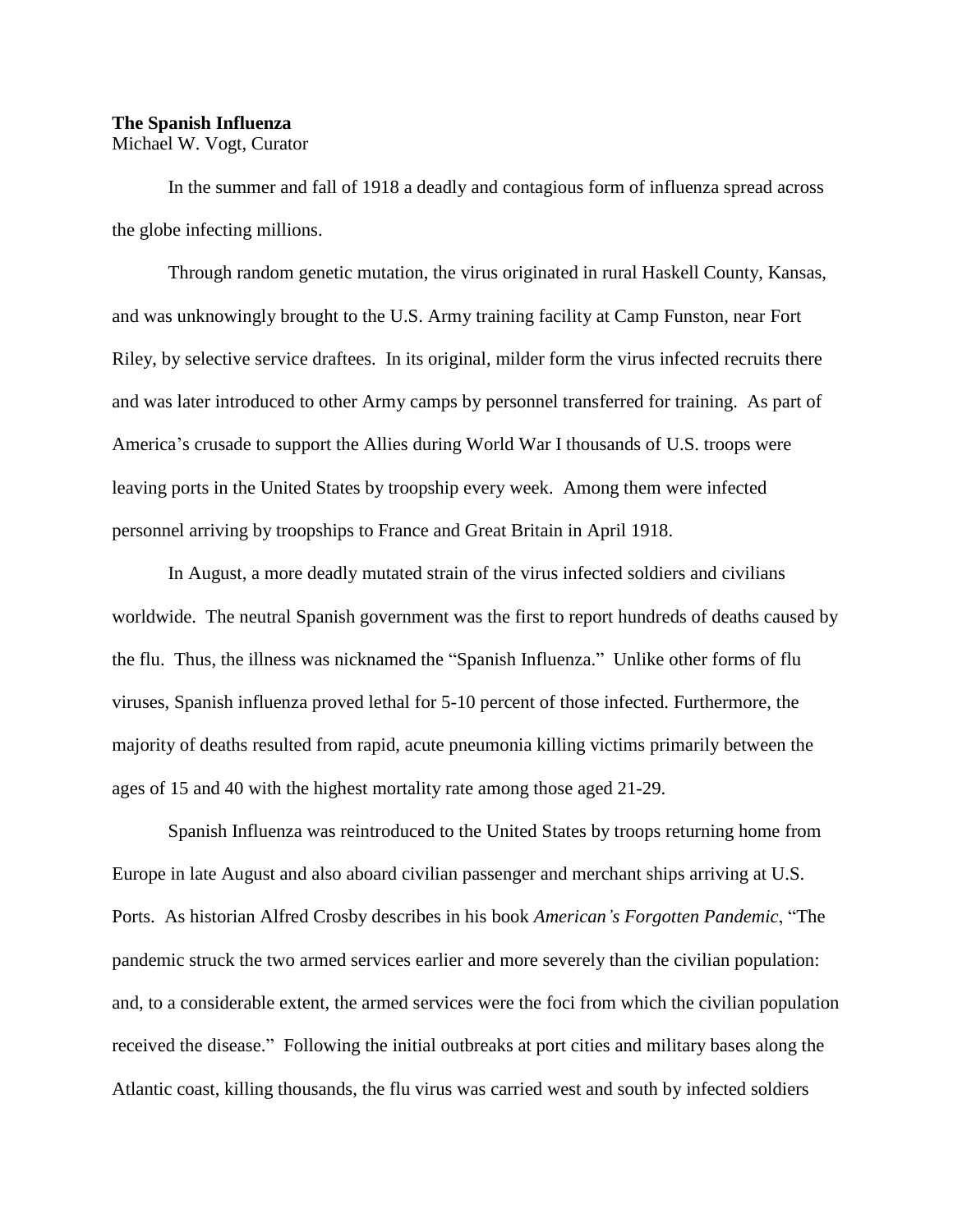and civilians across the United States along the main transportation routes. The highest mortality rates in the United States at both military and civilian locations occurred during late September and October 1918. Navy losses per day peaked at 880 dead on September 28. Army losses per day peaked at 6,170 dead on October 11. Philadelphia lost 700 citizens in one day during October 1918. San Francisco totaled 8,682 dead through October 26.

Medical science in 1918 was not yet aware of viruses nor would one be viewed by microscope until 1933. (The Spanish influenza virus, preserved in a sample of lung tissue from a U.S. soldier that died in 1918 and kept at the former Armed Forces Institute of Pathology in Maryland, was not viewed by microscope until July 1996.) Military and civilian physicians presumed the deadly Spanish influenza to be caused by a bacterial infection.

In response to the appalling death toll schools, churches, civic and sporting events, and other public gatherings were discouraged or cancelled. Mandated and voluntary quarantines were the only defense against an unknown and unseen viral killer. In some areas the effective and preventive practices began too late. In some cases isolation and quarentines were abandoned too early leading to a resurgence of the flu in early 1919. Regardless, these measures significantly reduced the numbers infected. The influenza pandemic ended in the spring of 1919 after killing an estimated 25-30 million persons worldwide. Twenty-five million Americans were infected and 670,000 died from influenza including 7,762 Iowans.

## **Camp Dodge**

Military bases were exceptionally hard hit by the influenza pandemic. The flu virus was eventually introduced to Camp Dodge by transferred military personnel and civilian draftees beginning in late August 1918. Even as the flu virus invaded communities large and small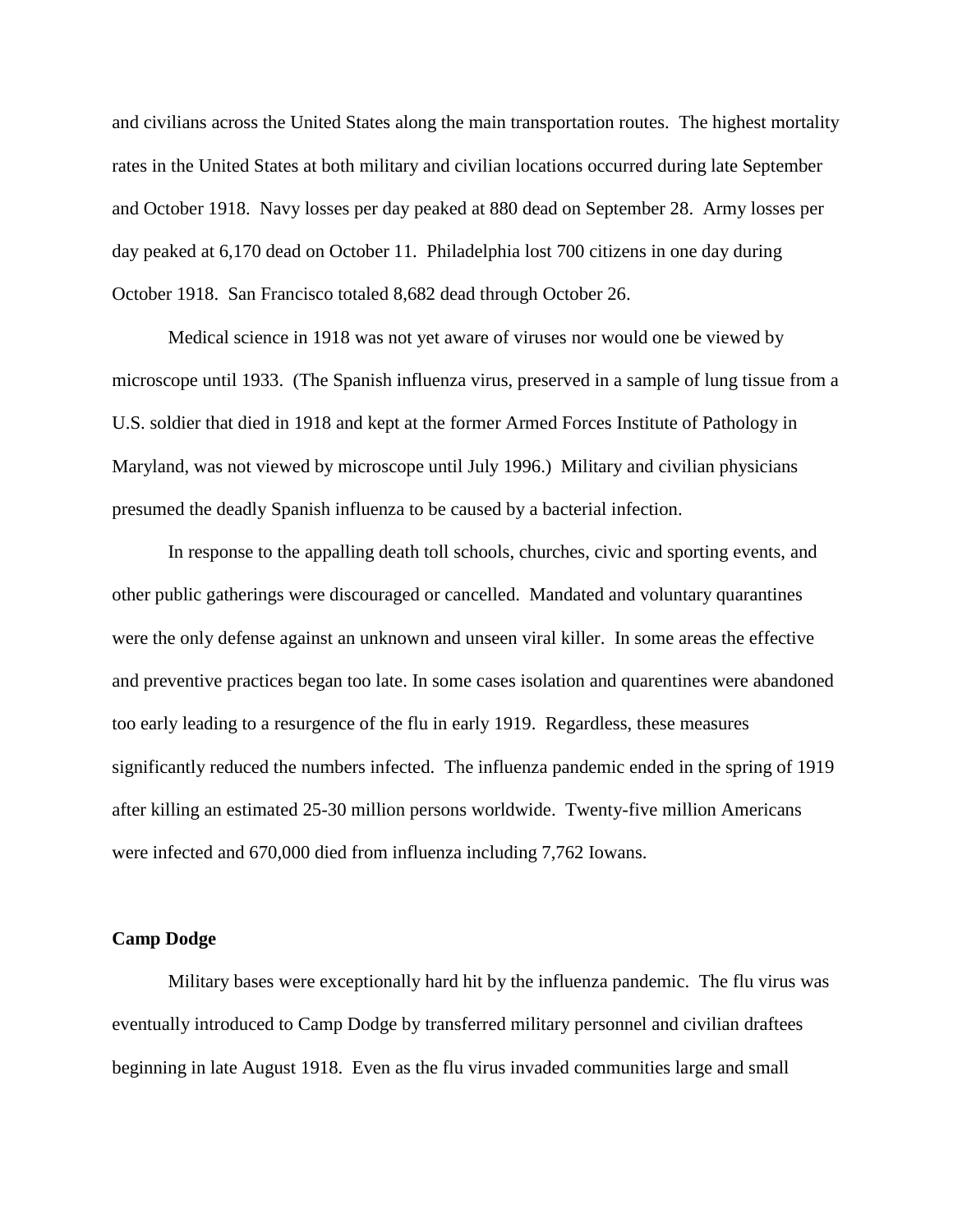across the U.S., the mission of training and supplying troops for the war against Germany continued at Camp Dodge and other Army posts. During September, October, and November, the peak months of influenza infection, 13,713 inductees entered Camp Dodge and were exposed to or brought the virus with them. In addition, close formations of drilling soldiers and dense concentrations of 150 men in barracks and mess halls facilitated rapid transmission of the flu virus.

As the number of influenza cases grew the hospital and camp were quarantined in late September. Most suffered the aches and symptoms the virus caused and later recovered. Others died within 24 hours of the first symptoms appearing. Camp Dodge reported the first three flu deaths on October 1 and by mid-month soldiers were dying at a rate of 50 per day. Private Andrew E. Boyd of Stanhope and Private Leo P. Koster of Cascade were inducted on September 5 and died of "Pneumonia" on October 10. Irene Robb, a nurse at the Camp Dodge Base Hospital wrote home on October 15: "Day before yesterday I had five patients die on my ward; three yesterday and one today. There is a terrible strain all the time of being so short of help." The growing numbers of sick and dying soldiers quickly filled the 2,196 beds available at the base hospital. Adjacent barracks buildings were hastily converted to hospital wards for treating the mounting numbers of ill in addition to patients suffering from non-flu related maladies.

First Lieutenant Theodore Willis, Ward Surgeon, Camp Dodge Base Hospital, remembered: "Hospital beds overflowed, and nearby barracks were commandeered. Beds vacated by death were taken out to be sterilized; their replacements promptly filled, sometimes more than once a day. Throughout the nightmare, morale of the hospital personnel remained high. Doctors, nurses, corps men, and maintenance staff stayed on their jobs working night and day without complaint." The hospital and adjacent buildings peaked at 11,626 patients in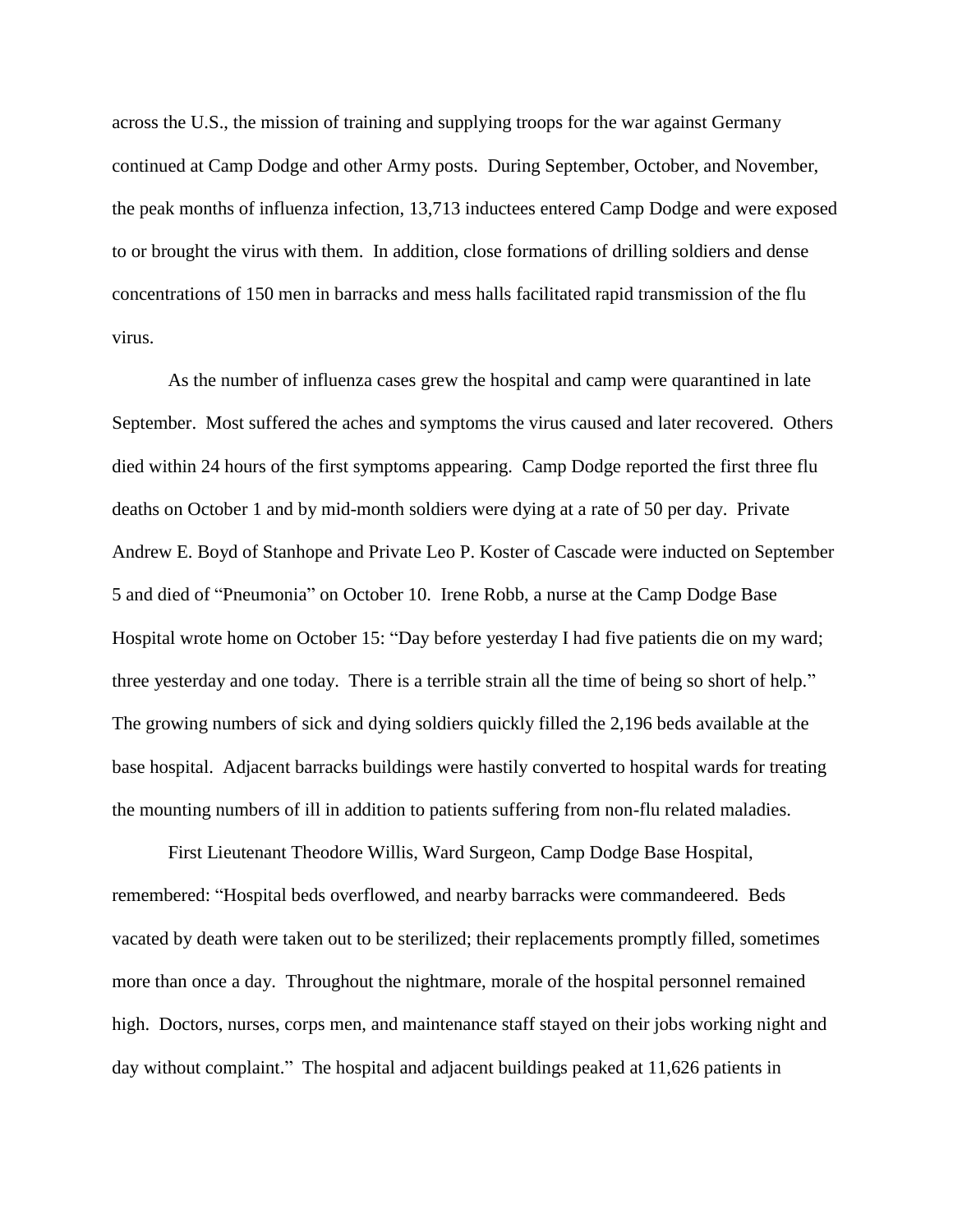October cared for by 1,048 hospital staff -- many of whom also fell victim to the flu.

The growing numbers of sick and dying military personnel was adjudged to be of strategic and propaganda value to Germany. Consequently, the Army (and Navy) implemented security measures to safeguard information regarding diminished American troop strength. Daily reports of flu deaths at Camp Dodge were terminated. This lack of information led to fabricated newspaper reports of vaccine experiments, medical staff executions and mass graves at Camp Dodge. All were fiction.

In nearby Des Moines, the city's undertaking establishments worked round the clock to embalm the civilian and Camp Dodge dead for burial. Merle Gall, a 13 year old milk delivery boy to Camp Dodge, later recalled, "I saw them take soldiers out of there by the truckload. Every day there were bodies. Every day the trucks." Decades later, Omar N. Bradley, serving as a Major with the 19th Division, wrote: "Many of my close friends were lost. I vividly remember the sad sight of dozens of corpses being taken to undertaking establishments in Des Moines." By the end of November the Army accounted for 10,008 cases of the flu, 1,923 cases of pneumonia, and 702 deaths at Camp Dodge.

Overall, the Spanish influenza killed 55,322 U.S. military personnel. More soldiers died fighting a virus than from German shells, gas, or bullets during World War I. Following the pandemic U.S. Army Surgeon General Dr. Victor Vaughan summarized the events of 1918 and prophesized: "There can be no armistice between medicine and disease. The conflict will continue as long as man walks the earth."

## SOURCES:

Crosby, Alfred W. *America's Forgotten Pandemic: The Influenza of 1918*. 2nd ed. Cambridge: Cambridge University Press, 2003.